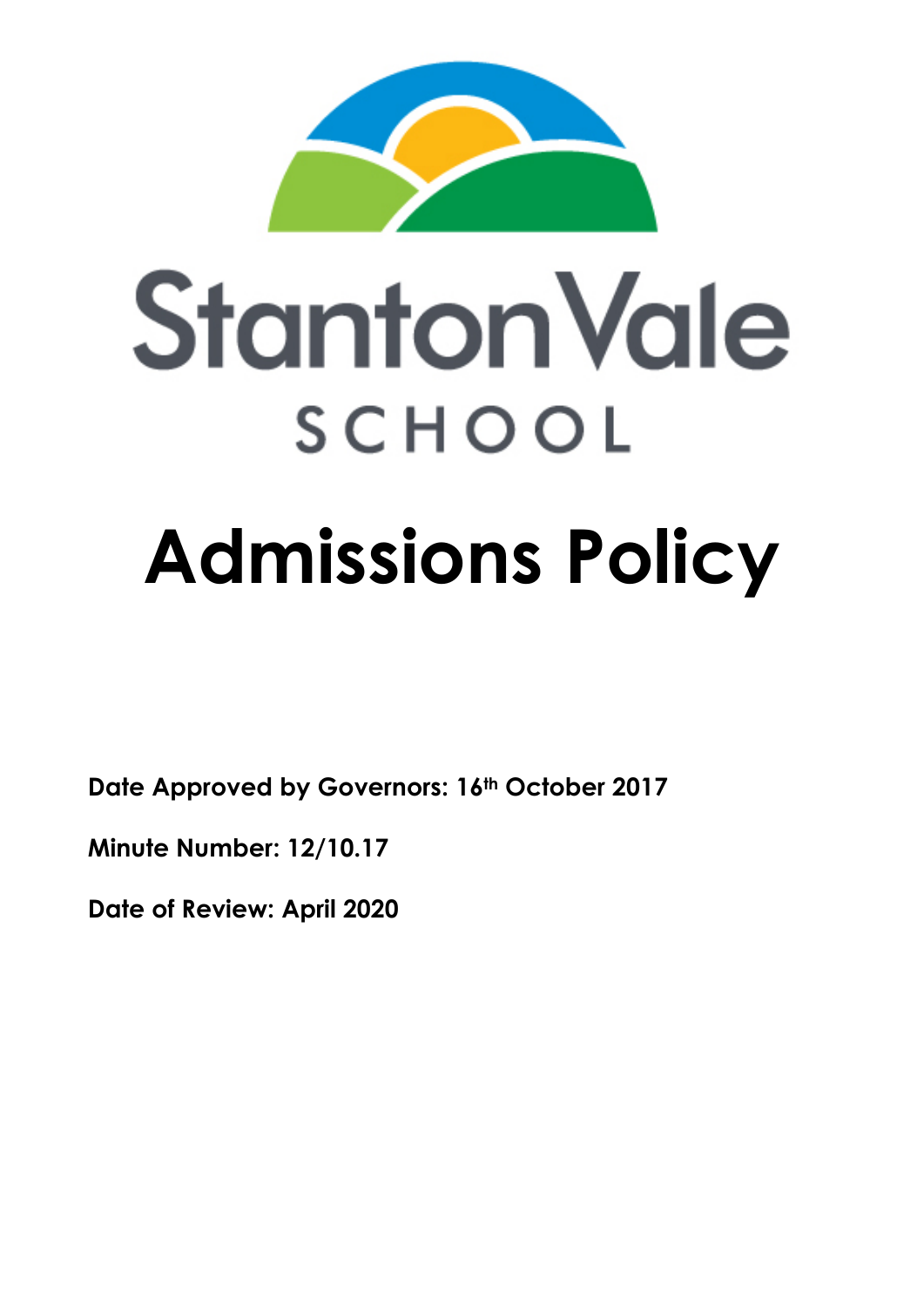## **CONTENTS**

| Introduction                                   | Page 3 |
|------------------------------------------------|--------|
| <b>Admissions Criteria</b>                     | Page 3 |
| Severe Learning Difficulties (SLD)             | Page 3 |
| <b>Exceptional Learning Difficulties (ELD)</b> | Page 4 |
| Multi-Sensory Impairment (Deaf-Blind)          | Page 5 |
| Severe Communication Difficulties (COM)        | Page 6 |
| Severe Physical Difficulties (PHYS)            | Page 7 |
| Process of Admission                           | Page 8 |
| <b>School Day Places</b>                       | Page 9 |
|                                                |        |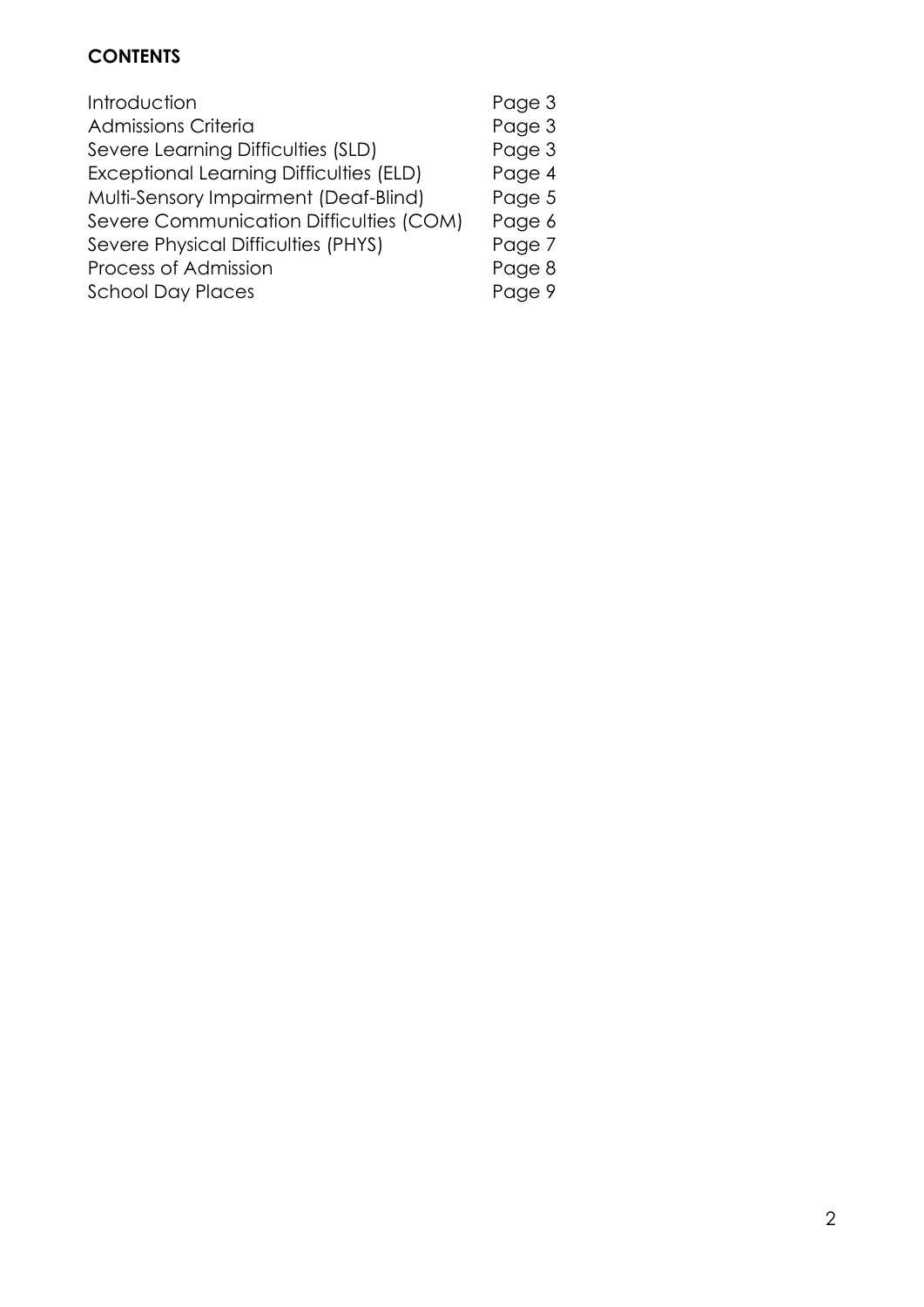#### **Introduction**

In accordance with the Education Act 1996 this policy describes the particulars of the arrangements for the admission of pupils to Stanton Vale School. Placement to school is made by the Local Authority following the Code of Practice.

#### **Admissions Criteria**

Stanton Vale provides predominantly for pupils who have an Education Health Care Plan (EHCP), which identifies their primary needs as Severe Learning Difficulties, Complex Learning Difficulties, Multi-Sensory Impairments, Autism/Communication and Physical Impairments.

Pupils may have one or more impairments that are interrelated i.e. Severe Learning Difficulties and Autism.

Definitions of needs are given below:

# **Severe Learning Difficulties (SLD)**

The group of children occupying these places will include both the essential characteristics, to an extent that is disabling in ordinary contexts**.** 

#### *Essential Features*

- a. Severe cognitive immaturity, affecting thought, perception, memory, language, adaptive and academic skills. The general functioning of such children in these areas will be delayed. Formal or abstract thinking will be extremely slow to develop.
- Pupils occupying these places will, despite appropriate learning opportunities, exhibit academic attainments typical for a child of half their age.
- For children with these characteristics there is a need for a finely structured curriculum and detailed teaching programmes to introduce and reinforce learning. Input from speech therapists and/or consultation with advisory/support staff may be needed.
- b. Social immaturity, affecting self-care, independent living skills and social group skills.
- Pupils occupying these places will, despite appropriate learning opportunities, display social competency skills more appropriate to a younger child, e.g. at age 10, 10 at age 15.
- Generally, such children will need to be taught and managed in a smaller group and will need to be taught self-care and independent living skills such as dressing, shopping, turn-taking, cooking and interpersonal relationships.

#### **c. Possible additional features**

1. Health problems, requiring close medical oversight and frequent treatment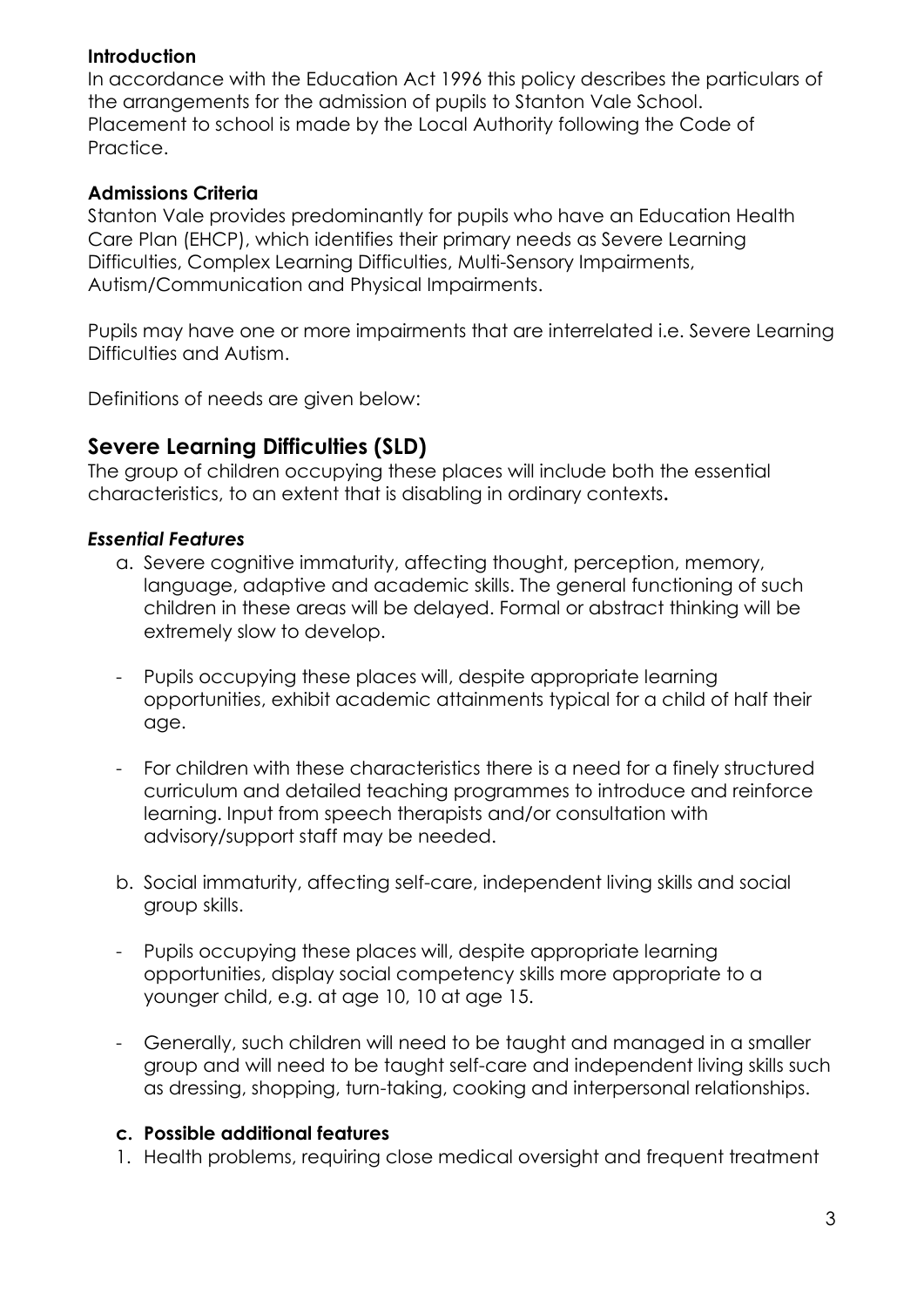- 2. Poor communication skills, oral and/or written
- 3. Difficulties in fine and gross motor skills
- Children with these characteristics will generally require regular medical oversight and careful attention to speech, language and basic academic teaching, with advice from paramedical therapists and/or advisory/support staff if necessary.
- Poor attitudes to or habits of learning including short concentration span, distractibility, poor motivation and resistance.

## *Such pupils will have been identified as needing the following features of provision:-*

- Skilled teaching in smaller groups or with frequent additional adult attention in class to differentiate the curriculum.
- There will need to be close partnership with parents of children with the above characteristics. Parents and carers are likely to need help with the development of skills to complement the school's provision.

## **Exceptional Learning Difficulties (ELD) - Including Profound and Multiple Learning Difficulties**

These places are intended to reflect the resource needs of children with the following essential features.

# *Essential Features*

## **Either**

1. Profound mental immaturity, the person in childhood having the social competence skills and dependency needs more typical of a child one fifth of their age or younger, and by late adolescence not exceeding (or seeming unlikely to exceed) the typical skills of a child of two years.

"Mental immaturity" denotes long-term delay or cessation of development across abroad range of social, communication, self-care, learning and adaptive skills that rely on central organisation processes.

# **Or**

- 2. Severe physical and/or sensory disabilities or other medical conditions resulting in total dependence, despite any mechanical or technological aids, in the following 3 areas:-
	- for mobility both environmental (moving about the building) and personal (unable to change body position without some assistance)
	- for basic self care toileting, feeding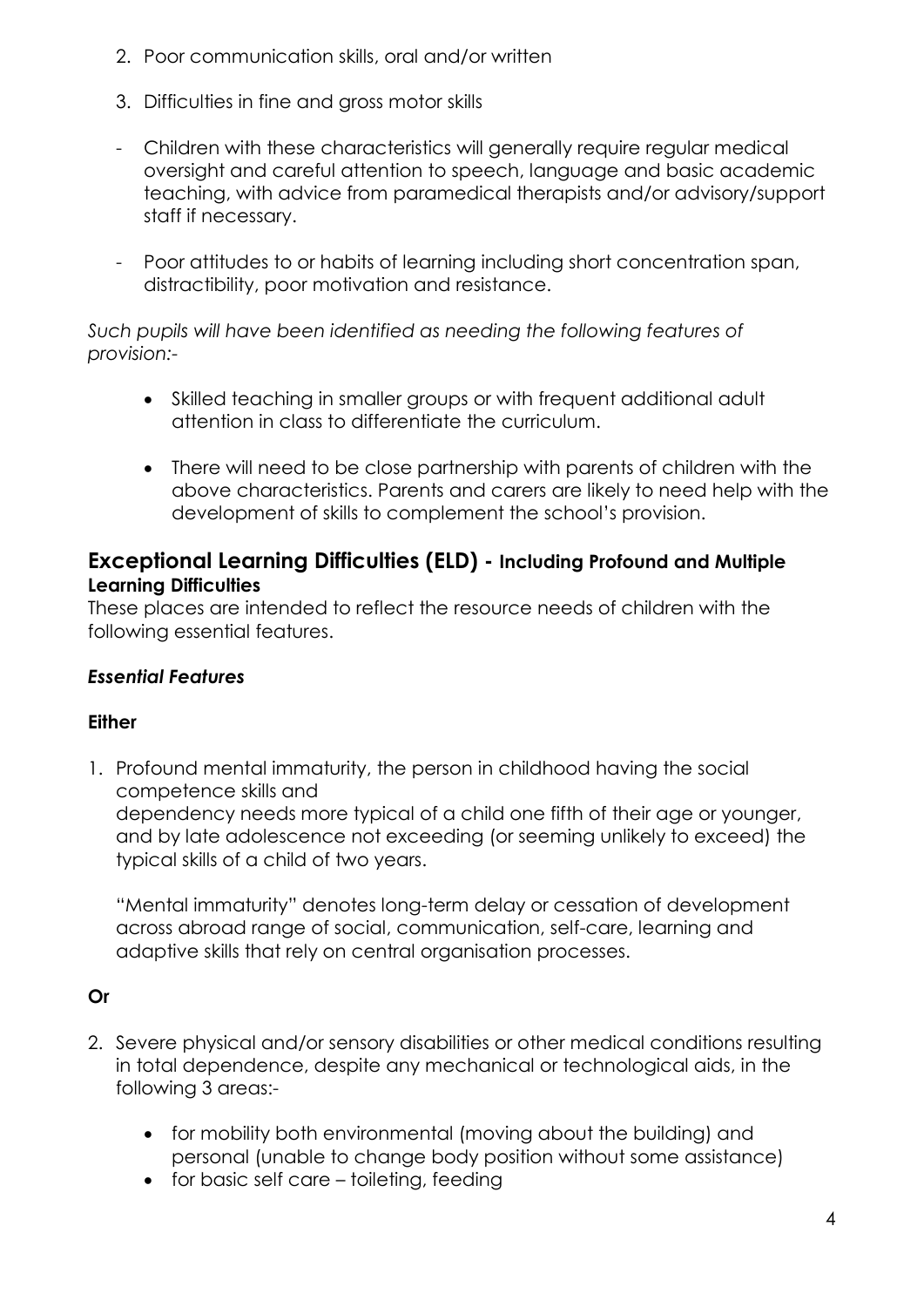for effective communication (unable to communicate needsdependent on staff interpretation of body movements/language).

*Such pupils will have been identified as needing the following features of provision*. *Children displaying these characteristics often require some combination of the following* in school:

- substantial time and specialist staff skills to plan a curriculum the delivery of detailed programmes to teach basic sensory responsiveness; attention and social responses, and also basic mobility and co-operation; physiotherapy and/or mobility aids are frequently required; a variety of specialist therapeutic approaches may be needed;
- frequent teaching via alternative special modes of communication, e.g. gesture, a signing or symbol system, sensory stimulation or objects of reference;
- a high level of trained skills in members of staff. Specialised micro technology may be required;
- a safe environment offering skilled supervision to ensure their health and safety; frequent personal assistance with movement, eating and toilet;
- close medical oversight, access to nursing and/or skilled education care officer support.

# **Multi-Sensory Impairment – (Deaf-Blind)**

The term deaf-blind is used to describe a heterogeneous group of children who may suffer from varying degrees of visual and hearing impairment, perhaps combined with learning difficulties and physical disabilities which can cause severe communication and educational problems. A precise description is difficult because the degrees of deafness and blindness, possibly combined with different degrees of other disabilities are not uniform, and the educational needs of each child will have to be decided individually.

Funding for these particular places is intended to recognise the needs of children with the following characteristics:-

### *Essential Features*

1. Severe loss in both modalities – sight and hearing

Pupils occupying these places will have:-

- severe hearing loss which results in poor auditory functioning, as well as
- severe visual loss which results in poor visual functioning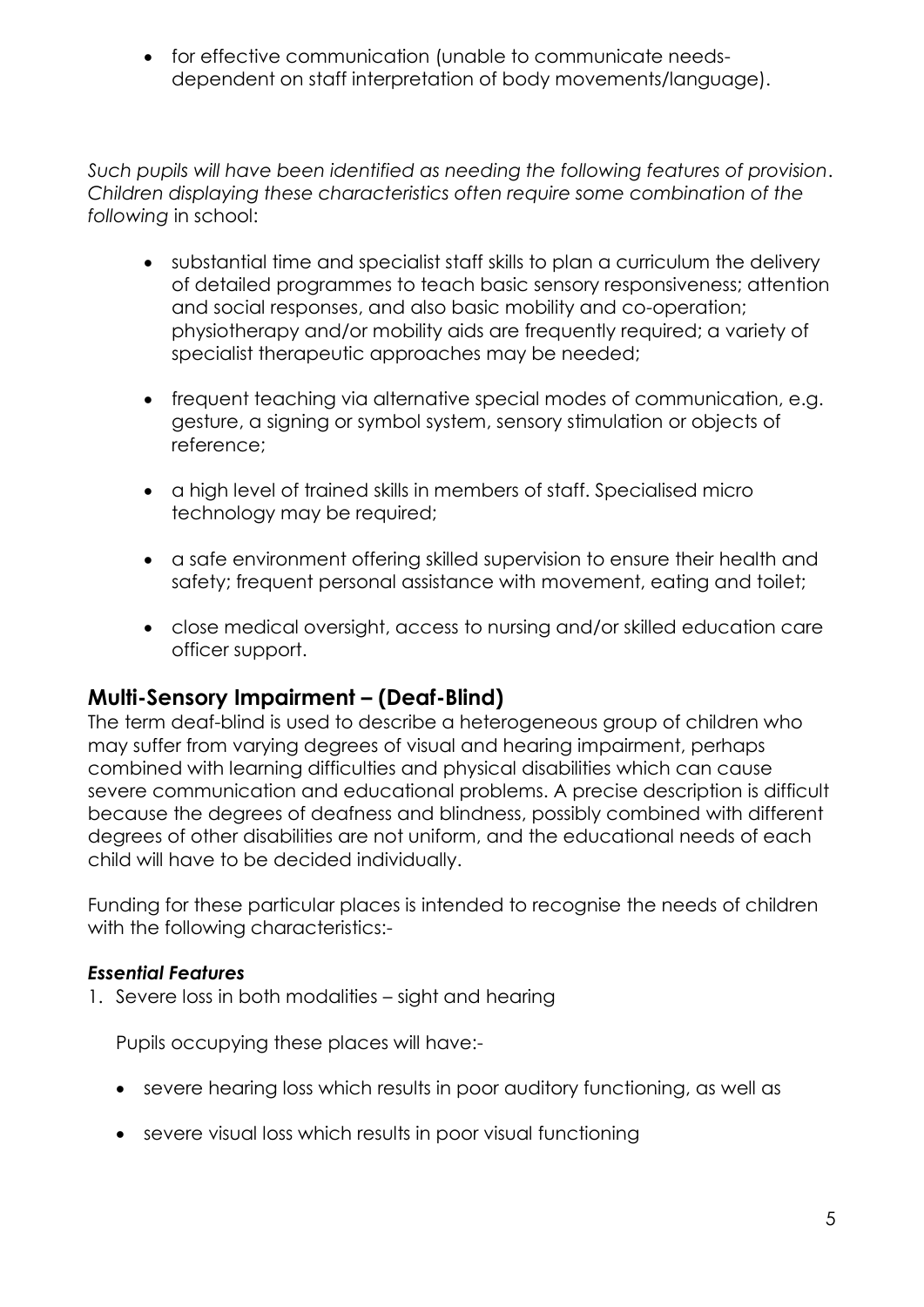These may or may not be medically diagnosed. If not, these pupils will be undergoing both medical and educational assessment of their functional sight and hearing.

- 2. Inability to communicate in any conventional or augmented communication system without intensive support.
- 3. A level of cognitive development which is predicted to be no lower than that of children occupying SLD places.

*Such pupils will have been identified as needing the following features of provision:-*

Activities to stimulate the use of residual vision and hearing together with the full exploitation of touch, taste and smell. These activities will need to include strategies aimed at promoting the joint use of senses in order to develop the child's capacities for receiving, processing and making use of incoming information and formulating and organising ideas and actions leading to self expression.

The curriculum for a deaf blind child will need to accord a high priority to the development of a communication system, e.g. coactive signing; braille; idiosyncratic communication, to maximise the use of the combined senses and physical abilities both for reception and expression and to foster relationships. In addition, the child will need to acquire self-help and independence skills.

There would probably be a need for an intensive period over a period of a term by a qualified and experienced professional in order to identify the child's responses to routines, communication and general stimulation.

Deaf-blind children will also require orientation and mobility training to enable them to move with safety and confidence in familiar and unfamiliar surroundings. Some may have additional physical difficulties and will require appropriate motor programmes specific to these difficulties. There may also be the need for environmental adaptations.

Deaf-blind children will also require a carefully planned school behaviour programme.

There will be a need for intensive home/school liaison and health problems will require close medical oversight and frequent treatment.

# **Severe Communication Difficulties (COM) – Autism**

Places for this area of need will attract resources intended to reflect the needs of children who are within the autistic continuum and who manifest to a very seriously disabling degree some combination of all three essential features.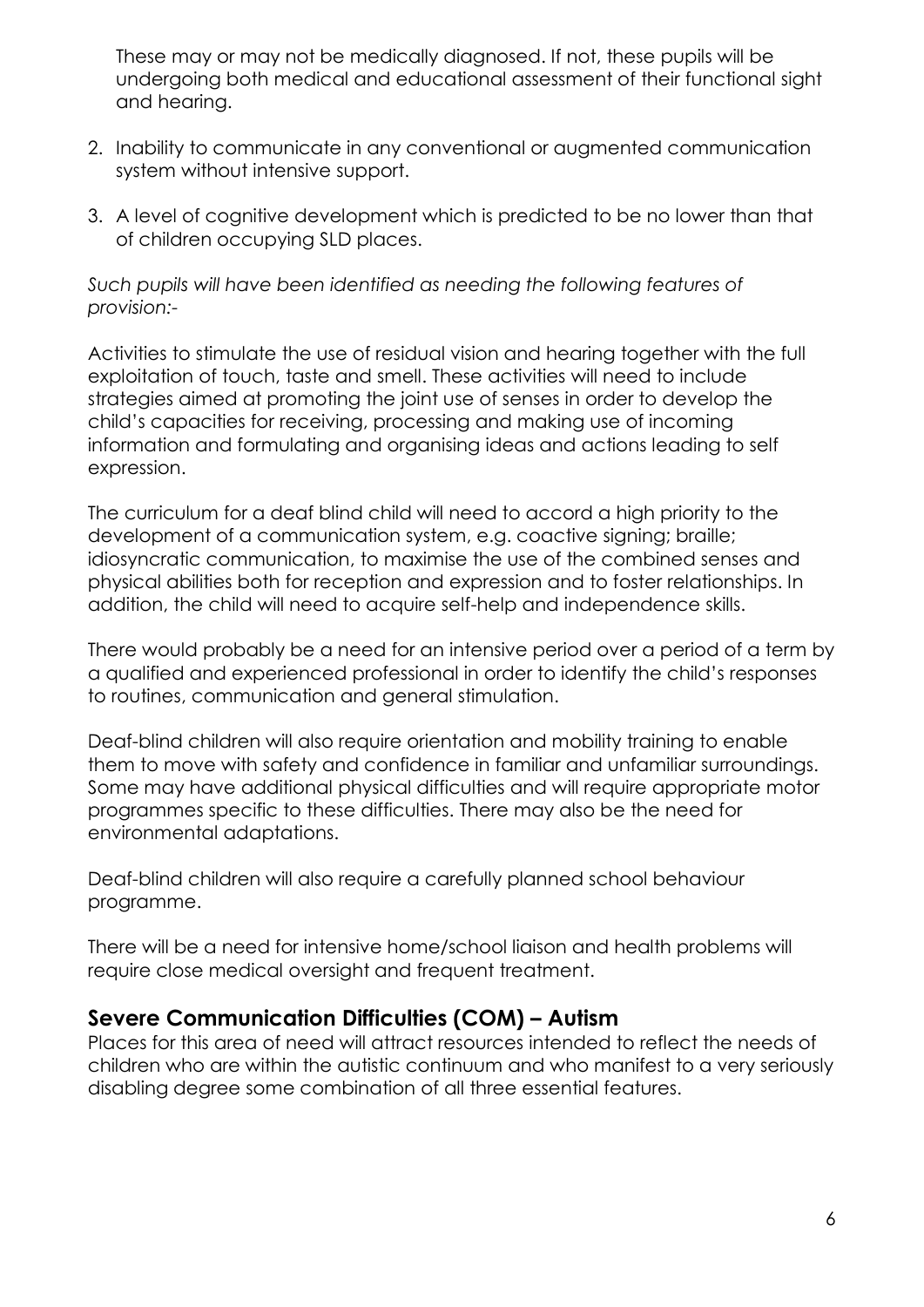### *Essential Features*

- 1. A serious impairment of social relationships. His may present as aloofness and indifference to others. Other individuals may accept social approaches by others or make social approaches that are one-sided and which may solely reflect an idiosyncratic preoccupation.
- 2. A serious impairment of social communication. In its most extreme form there will be an absence of any apparent desire to communicate with others. Some individuals will confine communication to the expression of their needs or to factual comments that are not part of a social exchange and take no account of the social context.
- 3. A serious impairment of social understanding and imagination. In the most serious cases, individuals will appear to be unaware of the world about them and will not engage in copying and pretend play. Others may copy the actions of others, but without showing any real understanding of their meaning and purpose. Any play will remain stereotyped and repetitive.

*Such pupils will have been identified as needing the following features of provision:-*

- To be taught in small groups, occasionally on an individual basis, in order to learn basic social responses and co-operation skills.
- For highly structured teaching of basic comprehension skills and language structures, under the guidance of a speech and language therapist and perhaps using an alternative symbol or sign system.
- Supported experience of carefully managed social settings in which they are exposed to appropriate role models. Structured programmes to assist the development of symbolic and co-operative play may be needed.

# **Severe Physical Impairment (Phys)**

These would be of at least the degree of severity where Health Service involvement would ordinarily have been specified on the Statement to provide regular oversight and medical or paramedical therapy, nursing care or mobility aids. Places for children with medical conditions not requiring active medical/paramedical provision would ordinarily be resourced according to any associated learning, developmental or emotional/behavioural difficulties.

The group of children occupying places funded at this level will frequently include some with learning, sensory or emotional difficulties in addition to their physical impairment. The resource level set is intended to reflect overall the needs of children covering this wide range of ability.

### *Essential Features*

1. Severe impairment of motor functions, affecting dexterity or mobility within school, which may also be accompanied by speech and communication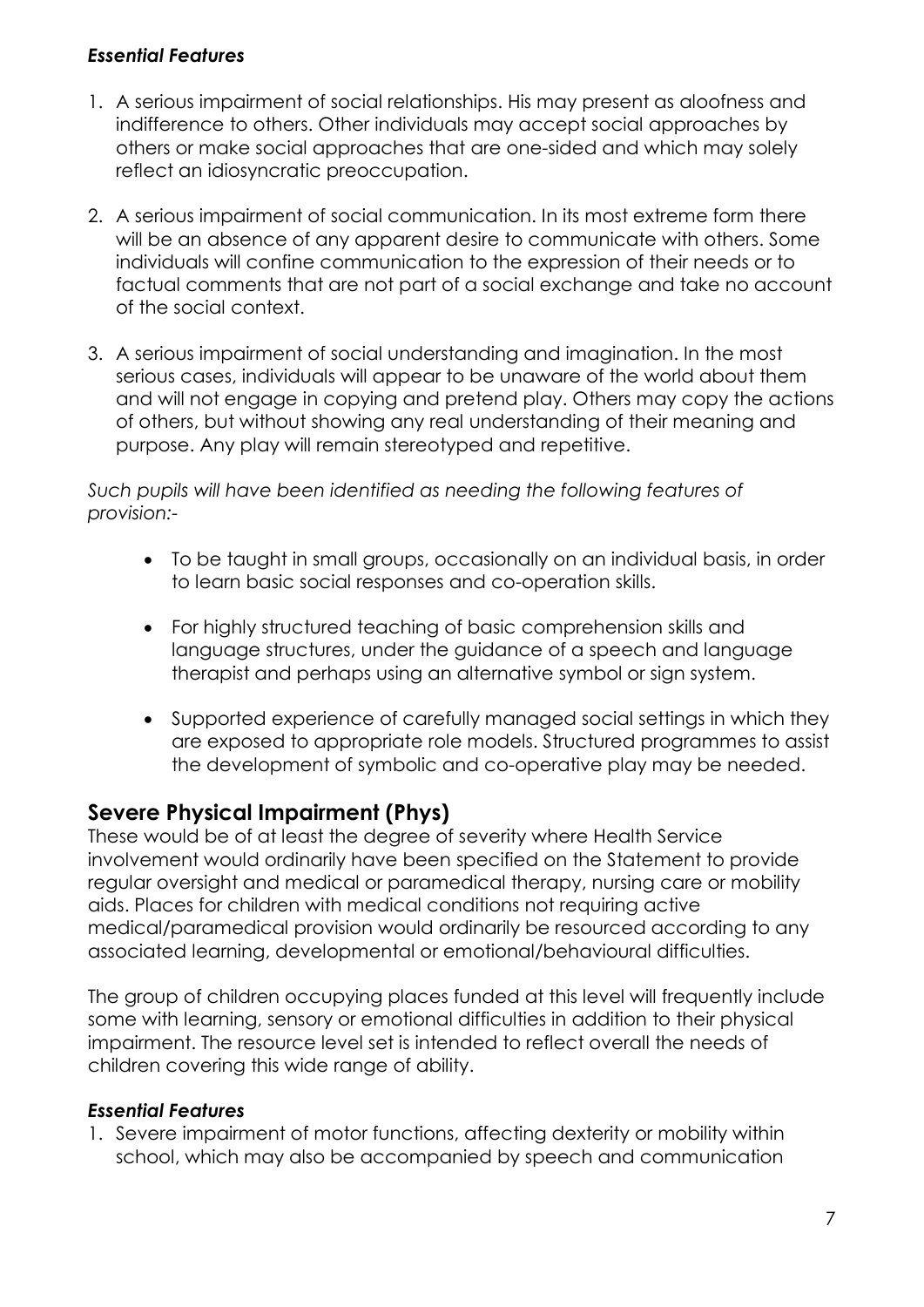difficulties. These would, without intervention, directly obstruct or hamper the child's access to the curriculum.

*Such pupils will have been identified as needing the following features of provision*

An adapted learning environment and/or special equipment. Generally they will need individual help to achieve participation in ordinary academic or social activities. They may also require physiotherapy and specialist input in relation to speech and communication.

2. Other medical conditions (chronic illness, impairment or injury) directly impairing learning, attendance, social or motor functions or threatening life or safety. These might include severe forms of epilepsy, kidney failure and brittle bone disorder.

*Such pupils will have been identified as needing the following features of provision.*

 Close medical oversight, frequent treatment or medications and access to medical assistance

### **Process of Admission**

Admissions to Stanton Vale are decided by the Special Needs Section at County Offices, Matlock and are governed by the Local Authority policy made in line with the Department of Education's "Code of Practice for the Assessment of Children with Special Educational Needs". The number and type of pupil places bought at the school are determined by the LEA and are administered through the formula funding process.

Prospective parents are always welcome to visit the school, either informally or following the recommendation of the Local Authority and part of the statementing process. Parents have an introductory meeting with the Headteacher and then are shown round the school, with special attention given to the department and the class the child is likely to join. Parents are given information about Stanton Vale during the visit to the school and through the School Brochure. Parents are also encouraged to access the school website

It is then the Special Needs Section at Matlock who via panel meetings make a decision to place a pupil at Stanton Vale and send a letter to the Governing Body informing them of their intention and issue the relevant paperwork for school to give comment on as to whether it is felt placement would be appropriate to need.

The Governing Body then have 10 days to respond to this letter of intention. If there is a pupil place available at the school and it is appropriate then the Governing Body agree to the placement.